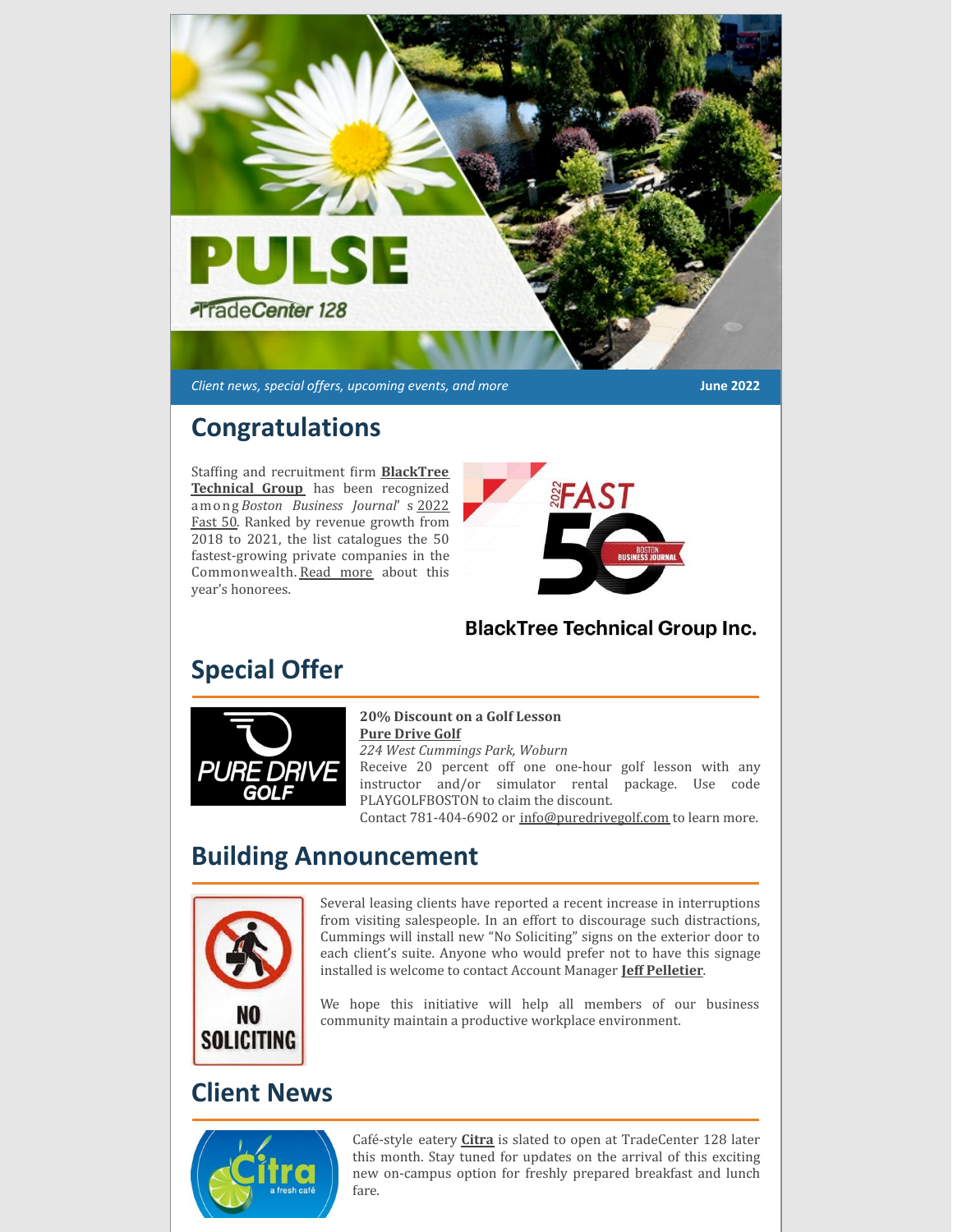

**McLane [Middleton](http://www.mclane.com/)** attorney **Caitlin [McCurdy](https://www.mclane.com/news/mclane-middletons-caitlin-mccurdy-admitted-to-massachusetts-state-bar/)** has been admitted to the Massachusetts State Bar. Caitlin is a director in the Trusts and Estates Department and represent clients in a variety of areas, including tax and estate planning and trust and estate administration.

The irm has also announced the hiring of Trusts and Estates Department counsel **Cristina Coletta Blau** and Real Estate Practice and Cybersecurity and Privacy Group attorney **Andrew Sutton**. [Learn](https://www.mclane.com/news/mclane-middleton-adds-cristina-coletta-blau-and-andrew-sutton-to-growing-woburn-office/) more about these new additions to the firm's growing Woburn office.

### **Upcoming Events**



#### **How to Pay for [Long-term](https://www.montefortelaw.com/reports/estate-planning-and-elder-law-seminars-ma.cfm) Care [Monteforte](https://www.montefortelaw.com/) Law, P.C.**

**Wednesday, June 8, 6:00 PM** *500 West Cummings Park, Suite 2350* Learn how to finance and save on longterm care at this free estate planning seminar. Light refreshments will be served. Please [register](https://www.montefortelaw.com/reports/estate-planning-and-elder-law-seminars-ma.cfm) online for this 90 minute, in-person event.



**[Women's](https://www.scorewomen.org/) Business Summit Score Northeast [Massachusetts](https://nemassachusetts.score.org/) Wednesday, September 14, 9:00 AM** *Willowdale Estate 24 Asbury Street, Topsfield* Attend a full-day [conference](https://www.scorewomen.org/agenda) exclusively for women entrepreneurs. Please [register](https://events.r20.constantcontact.com/register/eventReg?c=&ch=&oeidk=a07eixey5vhb97a3bee&oseq=) online.

## **Cummings Buildings** *Power* **Charities**

Across greater Boston, 140 organizations recently opened packages to find a message proclaiming "You got it!" These top-notch nonproits were awarded multi-year funding through the **Cummings \$25 Million Grant Program**.

*"I'm absolutely thrilled – I keep re-reading the email below to make sure I am seeing it properly. This amount will provide the Women's Center the stability and security to serve our community until we are 60!"*

*-Marta Lee-Perriard, Ph.D., of Cambridge Women's Center, in an email to Cummings Foundation*

The complete list of grant winners is available on [CummingsFoundation.org](https://www.cummingsfoundation.org/grants/grant-recipients.html). Visit Cummings' [Facebook](https://www.facebook.com/cummingsfoundation/) and [Twitter](https://twitter.com/cummingsdotcom) pages to enjoy the many touching and creative reactions from nonprofit staff members. The thanks expressed by grantees also goes to all Cummings Properties leasing clients, whose rent dollars help make Cummings' philanthropy possible.

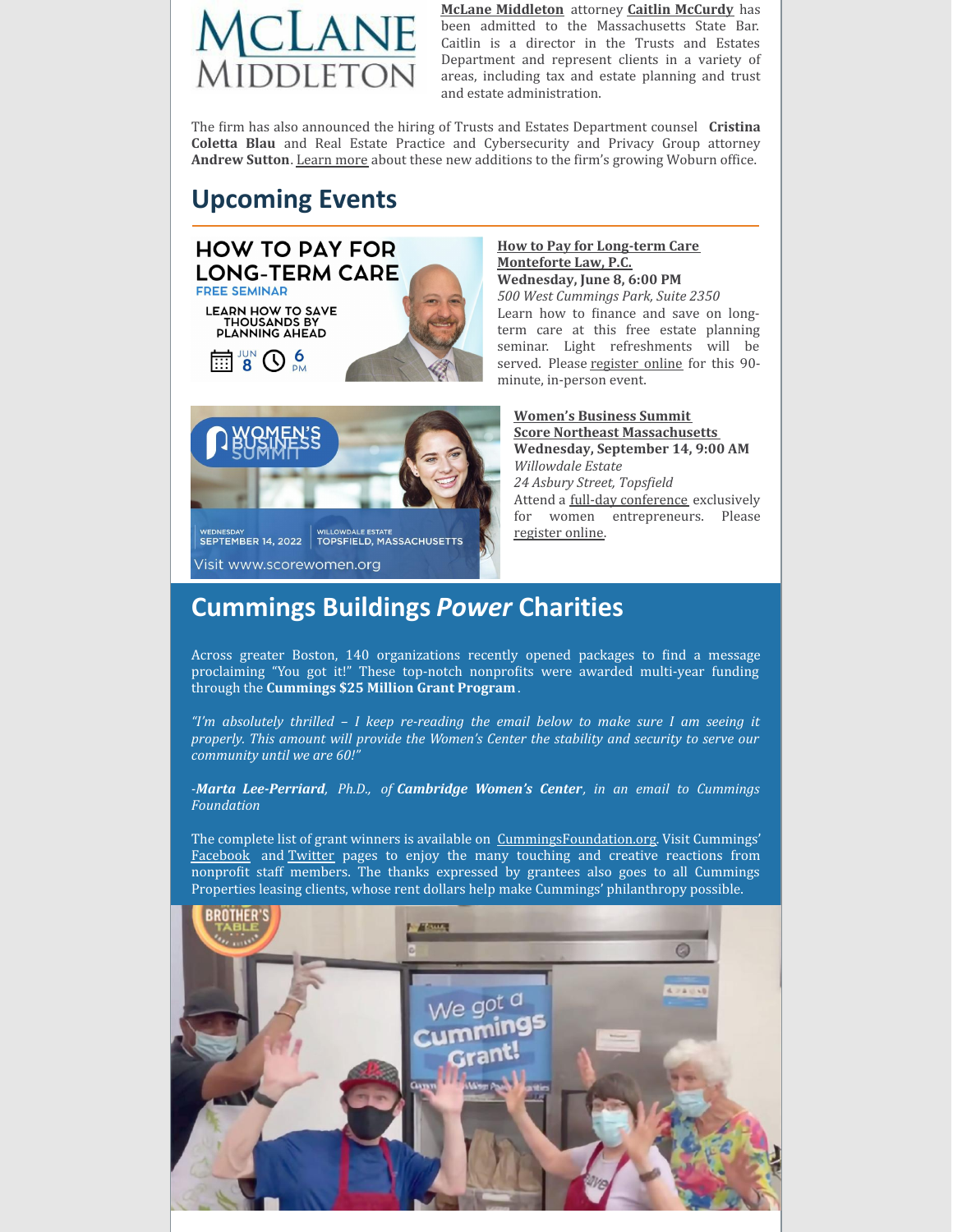Pictured: Team members from Lynn-based soup kitchen My [Brother's](https://mybrotherstable.org/) Table celebrate the nonprofit's receipt of a 2022 Cummings Foundation grant.

### **New B2B Networking Opportunity**



Business-to-business networking group My Pinnacle [Network](https://www.mypinnaclenetwork.com/) has launched a North of Boston chapter. The group, limited to one seat per business category, will meet the **second Tuesday of each**

**month, at 7:30 AM**, at 300 TradeCenter, Suite 7610.

Cummings leasing clients may join for \$250, a \$99 discount on the standard annual membership rate. All guests are invited to attend two complimentary meetings before committing to a membership. To participate in the **June 14** session (either in person or via Zoom), please [register](https://www.mypinnaclenetwork.com/visit/) online.

### **Local News**



**Seasonal Treats: Edible [Arrangements](https://www.ediblearrangements.com/flower-delivery?utm_source=cordial&utm_medium=email&utm_campaign=051122_US_Engaged_Rewards_Everyday)**, 71 Cummings Park, Woburn, offers a variety of gifts suitable for any occasion, including fresh flowers paired with a delicious treat. Shop food and flower bundle delivery [online](https://www.ediblearrangements.com/flower-delivery?utm_source=cordial&utm_medium=email&utm_campaign=051122_US_Engaged_Rewards_Everyday).



**Farmers' Market Season:** Find healthy fresh foods, enjoy the community vibe, and support the local economy. Learn about [farmers'](https://massnrc.org/farmlocator/map.aspx?Type=Farmers Markets) markets in the area .



**Information Security Solution:** Document shredding services are now available at **The UPS [Store](https://locations.theupsstore.com/ma/woburn/400-w-cummings-park?utm_source=Yext&utm_medium=organic&utm_campaign=Listings)** at 400 West Cummings Park in Woburn. The Store works with Iron Mountain to help make paper shredding and document destruction easy. For more details, visit The UPS [Store](https://locations.theupsstore.com/ma/woburn/400-w-cummings-park?utm_source=Yext&utm_medium=organic&utm_campaign=Listings) or call 781‑933‑0260.

### **Cummings in the News**

Some of the publications below may require a subscription. This list is intended to provide a general idea of the type of news coverage Cummings has garnered in recent weeks.

Tufts University dedicates new Joyce [Cummings](https://bostonrealestatetimes.com/tufts-university-dedicates-new-joyce-cummings-center/) Center *Boston Real Estate Times* – May 4, 2022

Roger Williams University adds Cummings name to School of [Architecture](https://nerej.com/cummings-foundation-pledges-20-million-to-roger-williams-university) *New England Real Estate Journal* – May 13, 2022

[Hotel-style](https://www.salemnews.com/homes/hotel-style-living-right-here-in-beverly/article_acb94c58-cfc8-11ec-8d9d-6f3457950111.html) living at Cummings Center, Beverly *The Salem News* – May 13, 2022

Five-story [apartment](https://www.salemnews.com/news/5-story-apartment-complex-proposed-for-dunham-road/article_bfffcd5e-d776-11ec-9d9f-c3be00cc5842.html) complex proposed for Dunham Road *The Salem News* – May 24, 2022

## **Friendly Reminders**

**Upcoming Holiday:** Cummings Properties' offices will be closed **Monday, July 4**, in honor of Independence Day.



**Need Gift Ideas?** Remember your neighboring merchants as you plan graduation and Father's Day shopping. Cummings Properties is home to many different businesses with a variety of fine offerings. Check out the Client [Directory](http://directory.cummings.com/) to discover all that is offered, now and throughout the year.

**Protect the Flooring:** Without chair pad protection, the frequent rolling of chairs will damage carpeting. This type of damage is particularly costly because, typically, the carpet in